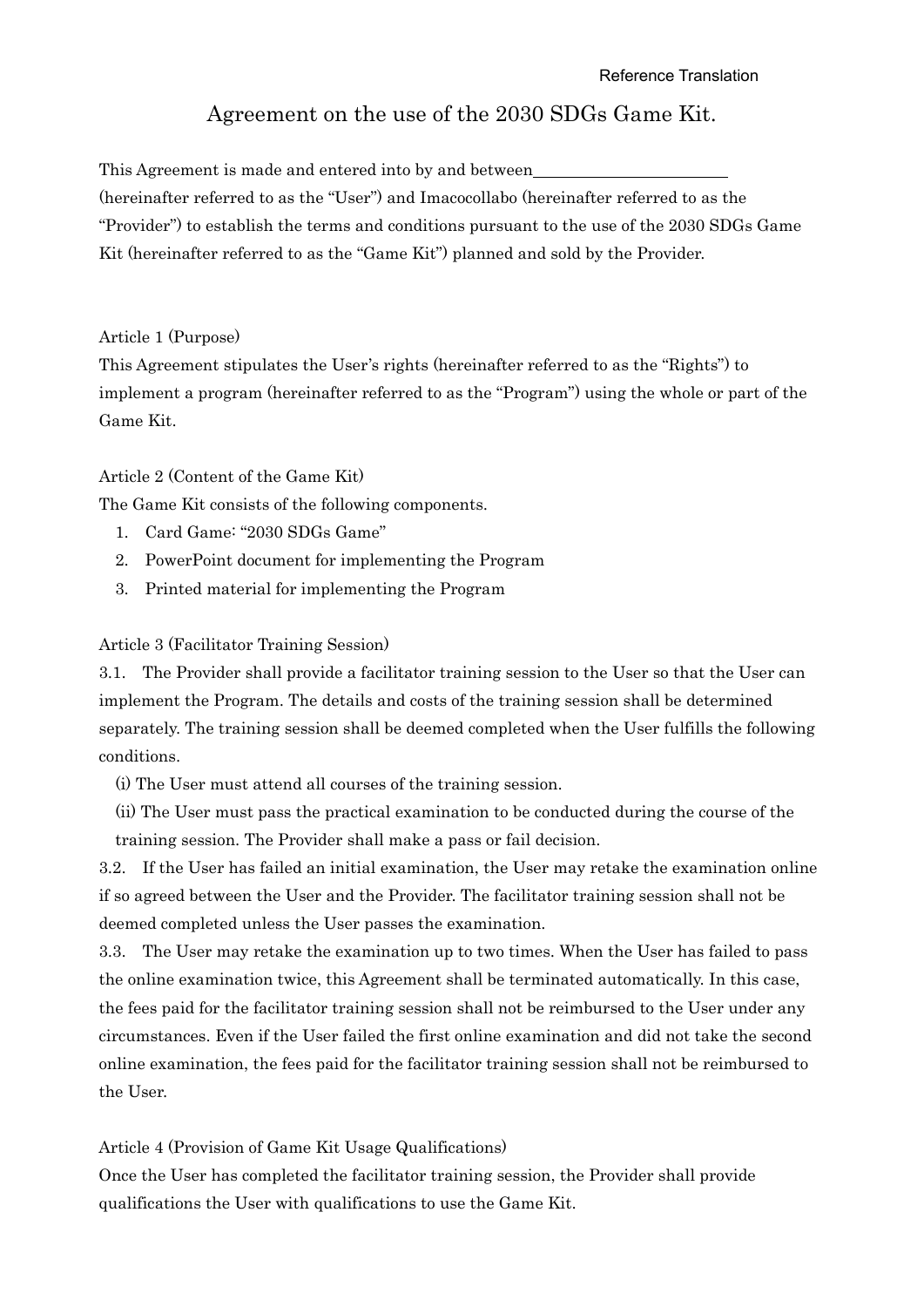Article 5 (Game Kit Usage Fee)

5.1.1. The User shall pay the Provider 20% of the retail value of a training session, workshop, or event carried out using the Program (including consumption tax) as the Game Kit usage fee (hereinafter referred to as "Usage Fee").

5.1.2. Notwithstanding Clause 5.1.1 above, among the travel expenses, lodging expenses, and facility fees for which receipts are given incurred by the User for a training session, workshop, and event carried out using the Program, those that are reasonably regarded as deductible expenditure by the Provider may be exempted from the retail value.

5.1.3. When the retail value of a training session, workshop, or event using the Program is less than the amount A as specified in the attachment, the Provider may waive the Usage Fee at its own discretion.

5.1.4. When the User provides the Program within and for a for-profit organization that the User belongs to, the Usage Fee shall be the amount B as specified in the attachment. When the User provides the Program within and for a corporation (other than for-profit organizations) or a government agency that the User belongs to, the usage fee shall be the amount C as specified in the attachment.

5.1.5. When a Usage Fee has occurred, the User shall make a report to the effect to the Provider within a month of its occurrence and the Provider shall issue an invoice based on the User's report.

5.1.6. Payment of the Usage Fee shall be made in accordance with the payment method designated by the Provider and the costs related to payment transaction shall be borne by the User.

5.2. The Provider may revise the attachment without the consent of the User. The Provider shall upload and make available the revised content on the Provider's website during the period in which the content remains valid and effective.

Article 6 (Provision of Game Kit)

Upon the User's completion of the facilitator training session, the Provider shall provide the Game Kit to the User.

6.1. The Game Kit to be provided is as follows.

(i) A set of "2030 SDGs Game" shall be free of charge.

(ii) A PowerPoint document and a printed material for implementing the Program shall be provided through an ASP service designated by the Provider.

6.2. The shipping and handling fees and Usage Fees relevant to Provision 6.1 shall be borne by the User.

6.3. If the "2030 SDGs Game" is worn out, damaged, or lost, or if an additional set is required, the User may purchase an additional set from the Provider at a price separately specified.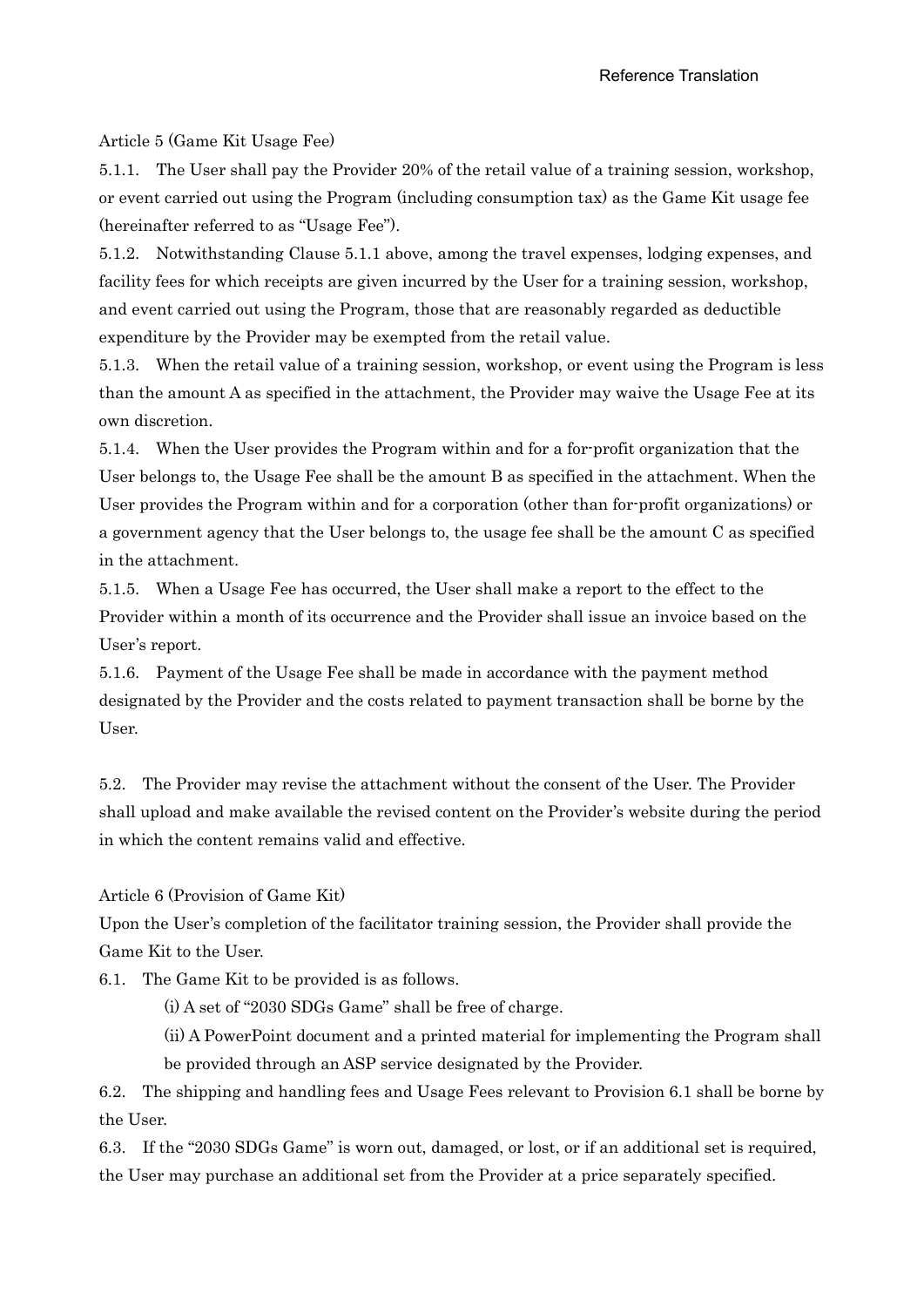Article 7 (Cooperation for Facilitator Community)

7.1. The User may create an online community for those who have completed the facilitator training session (hereinafter referred to as the "Community"), in which the User may voluntarily participate.

7.2. The Provider and the User shall make an effort to promote the community and sharing of mutual information and knowledge through the community.

7.3. The programs held by the User shall be made available on the Provider's website upon the User's request.

Article 8 (Management of Game Kit Usage Fee)

8.1. The Provider shall collectively manage the Usage Fees paid by the User under a fund called "Transformative Projects Fund." (hereinafter referred to as "TPF")

8.2. Members of the Community shall determine management and usage of the TPF within the Community in a method separately specified.

Article 9 (Termination, etc.)

9.1. If the User falls under any of the following items, the Provider may terminate the whole or part of this Agreement without advance notice or other consideration.

(1) Fraudulent or intentionally false calculation or report of Usage Fees

(2) Infringement of the copyright and any other rights held by the Provider and Project Design, including but not limited to copying, redistribution, modification, and leasing of the "2030 SDGs Game"

(3) Provision of the Game Kit to or use of the Game Kit by a third party who is not entitled to use the Game Kit, except for cases where the User allows the third party to use the Game Kit for the purpose of supporting the User's program management

- (4) Any activities that may hinder or disturb operation of the Community
- 9.2. If either party breaches its obligations under this Agreement in whole or part, the other party may give notice requesting the breach to be remedied within a period specified in the notice. If the breach is not remedied, the party giving the notice may terminate this Agreement in whole or part.
- 9.3. If either party suffers loss or damage as a result of the other party's negligence or failure to comply with this Agreement, the suffering party shall be entitled to claim recovery of the loss or damage from the breaching party.

Article 10 (Ownership of Rights)

- 1. Both parties shall acknowledge that the copyright and all other rights related to the Game Kit belong to the Provider and Project Design except that the PowerPoint document referred to in Article 2 may be modified by the User at the User's own responsibility.
- 2. Both parties shall acknowledge that none of the Rights are attributable to an organization or organizations that the User belongs to and that all of the User's rights are personally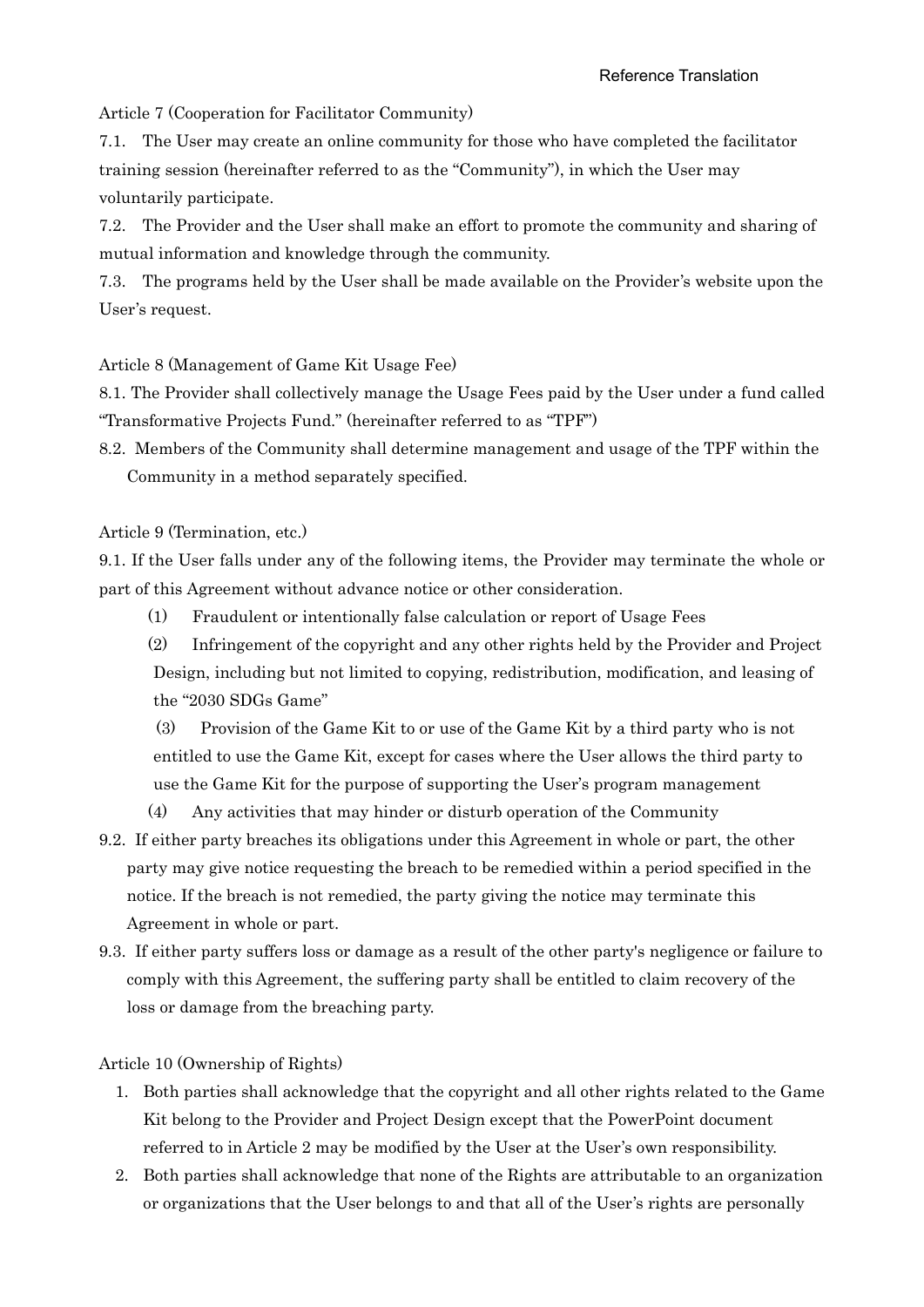attributable to the User.

Article 11 (Confidential Information)

11.1 Neither party shall disclose or divulge to a third party any confidential information obtained through the performance of this Agreement; provided, however, that this shall not apply to information to which any of the following items applies.

(1) Information that is already public knowledge at the time of provision or disclosure

(2) Information that is already in the possession of the recipient at the time of provision or disclosure

(3) Information that becomes public knowledge after provision or disclosure through no fault of the recipient

(4) Information that is legitimately obtained from a third party not subject to the obligation to maintain confidentiality

(5) Information that cannot be considered proprietary through comparison with public knowledge 11.2 The provisions in Clause 11.1 shall not apply when information is required to be disclosed pursuant to a regulation, law or court order or when information is required to be

disclosed to board members and employees of the Provider or the User for the purpose of carrying out work pursuant to this Agreement.

Article 12 (Prohibition of Transfer of Rights and Obligations)

Neither party may assign or transfer to third parties any rights, obligations, or contractual status, in whole or in part, that arise from this Agreement.

Article 13 (Validity of Agreement)

This Agreement shall be valid for one (1) year commencing from the date of signing of this Agreement, and shall be automatically renewed for successive one (1) year terms thereafter.

Article 14 (Modification of Agreement)

14.1 This Agreement may be subject to modification.

14.2 When this Agreement is modified, the Provider, the User, and other members of the Community shall negotiate in good faith to reach agreement.

Article 15 (Governing Laws)

This Agreement shall be governed and interpreted in accordance with the laws of Japan.

Article 16 (Court of Jurisdiction)

The Tokyo district court shall be the agreed court with exclusive jurisdiction for all litigation in connection with this Agreement.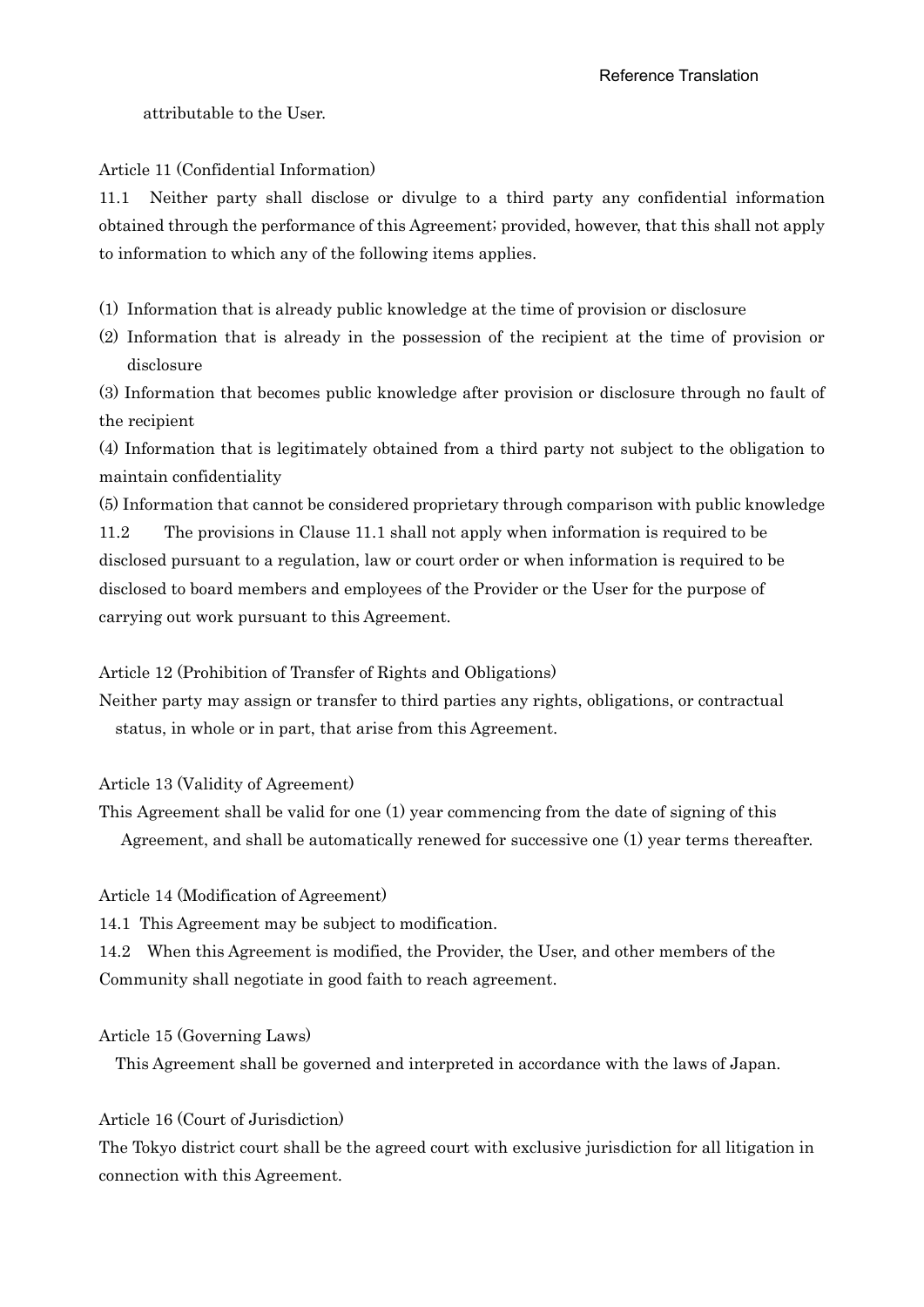Article 17 (Interpretation of Ambiguities

Matters not stipulated in this Agreement and any other ambiguities which arise in relation to this Agreement shall be settled through consultation in good faith by and between the parties.

By signing below, both parties agree to the terms and conditions of this Agreement.

Date of signature

User:

Provider: Takeo Inamura, Chairman Imacocollabo Bancho Heim, 1-2 Nibancho, Chiyoda-ku, Tokyo Representative Takeo Inamura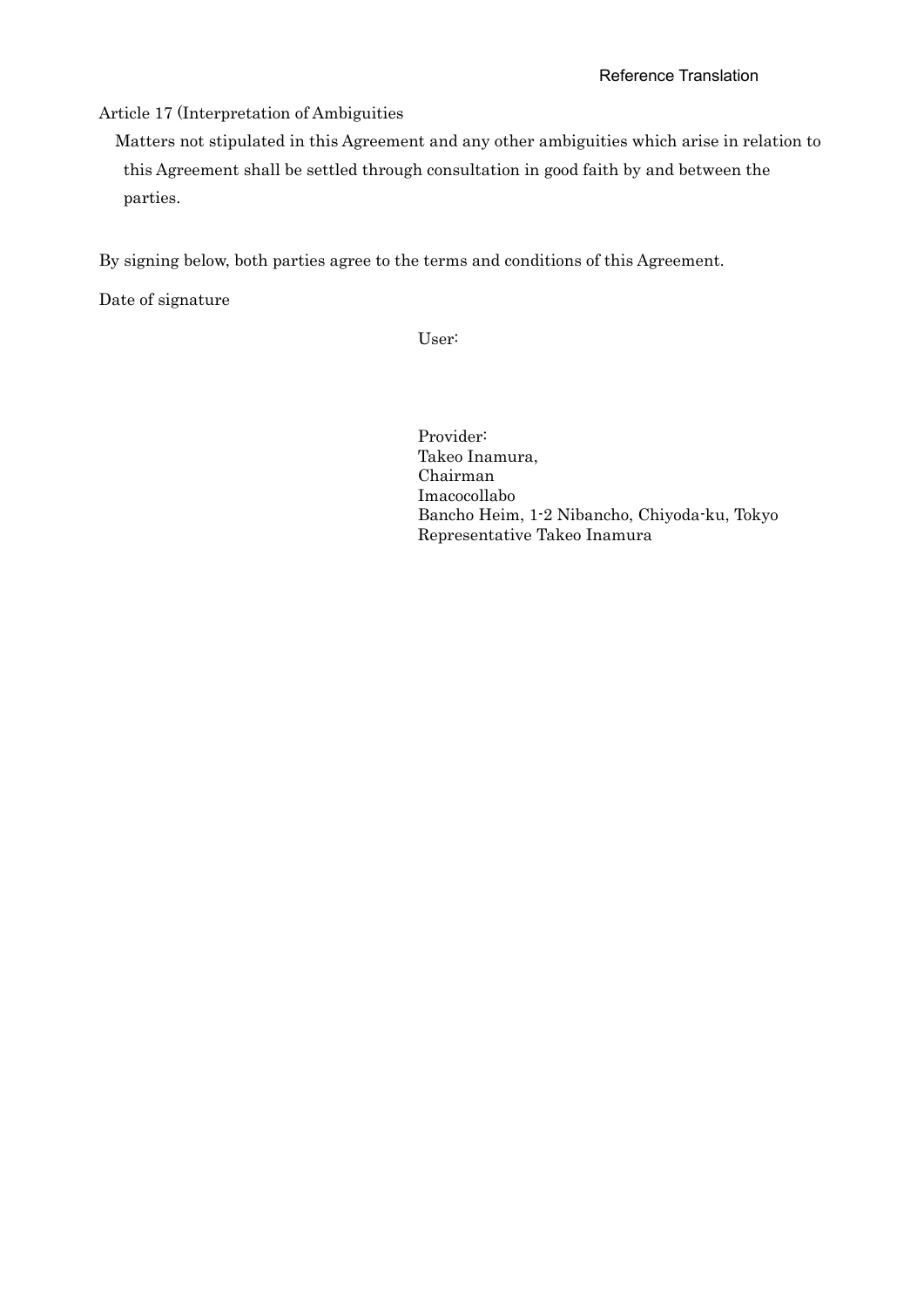Attachment: Pricing Scheme for the Usage of the Game Kit

This document has been prepared for the purpose of promoting global use of the Game Kit and hereby sets out the pricing scheme for the usage of the Game Kit based on countries' economic conditions.

This document shall be updated once every two years in accordance with the changes in the pricing scheme in accordance with changes in the calculation basis below. When any changes in the calculation basis or logic are required, they shall be discussed and decided on among members of the Community as specified in Article 7 of this Agreement.

Calculation basis: Classification by income based on the World Bank GNI [https://datahelpdesk.worldbank.org/knowledgebase/articles/906519-world-bank-country-and](https://datahelpdesk.worldbank.org/knowledgebase/articles/906519-world-bank-country-and-lending-groups)[lending-groups](https://datahelpdesk.worldbank.org/knowledgebase/articles/906519-world-bank-country-and-lending-groups)

World Bank list of economies (2019) divided among income groups <http://databank.worldbank.org/data/download/site-content/CLASS.xls>

| Income group | Amount A     | Amount B     | Amount C     |
|--------------|--------------|--------------|--------------|
| Low          | $5,000$ yen  | $10,000$ yen | $5,000$ yen  |
| Lower-middle | $10,000$ yen | $20,000$ yen | $10,000$ yen |
| Upper-middle | 30,000 yen   | $50,000$ yen | $25,000$ yen |
| High         | $50,000$ yen | 80,000 yen   | $40,000$ yen |

### Table 1: Usage  $F$ ees: A, B, and C.

Reference:

Fee A: Standard retail price for consideration of waver of Usage Fee

Fee B: Usage fee for a for profit organization who shall use the service in their organization Fee C: Usage fee for a non-profit organization (government agency or an organization that holds corporate qualifications)

For reference, the data for 2019 is shown below.

| rable 2. Give per capita by income group |              |                          |
|------------------------------------------|--------------|--------------------------|
|                                          | Income group | GNI per capita (in US\$) |
|                                          | Low          | 995 or less              |
|                                          | Lower-middle | $996 - 3,895$            |
|                                          | Upper-middle | $3,896 - 12,055$         |
|                                          | High         | $12,056$ or more         |

Table 2: GNI per capita by income group